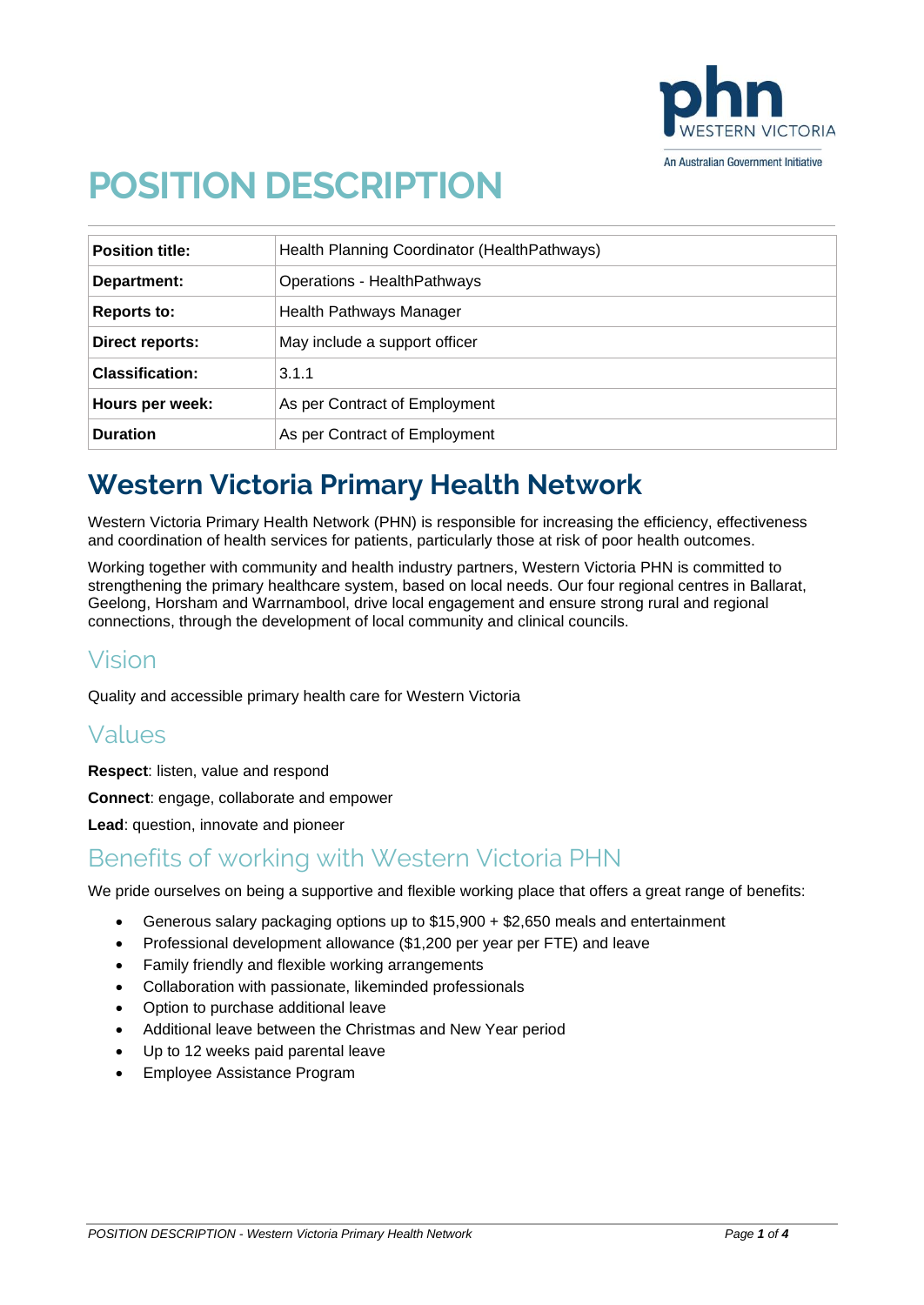### Position purpose

To coordinate the planning, development and implementation of the Health Pathways program under the guidance of the HealthPathways Program Manager across the Western Victoria region. This role requires considerable engagement with clinicians, health services and our clinical editors.

### Key accountabilities

- Coordinate and contribute to the localisation, development and review of Western Victoria HealthPathways under the guidance of the HealthPathways Manager and in collaboration with relevant Clinical Editors.
- Develop and actively maintain effective relationships with key stakeholders, to assist with the localisation and development, review and promotion of Western Victoria HealthPathways.
- Coordinate, organise and provide ongoing support for regional clinical workgroups in conjunction with the HealthPathways Program Lead.
- Promote and support the interface between general practice, specialists and Local Hospital Networks.
- Prepare and contribute to the development of written materials including briefing documents, reports, submissions, and other resources as required.
- Participate in and support the maintenance of the HealthPathways website and coordinate the update of pathways and service directory content in collaboration with Streamliners NZ.
- Contribute to and support HealthPathways evaluation activities.
- Carry out other duties as deemed reasonable and appropriate to the role as directed.

#### **Program Management**

- Assist the Manager of the HealthPathways program
	- o in the development, and continuous review, of the HealthPathways strategy
	- $\circ$  to effectively manage the HealthPathways budget and work within budgetary parameters
	- o to negotiate contracts and review compliance against contracts
- Manage the day to day operational planning, implementation and maintenance of the HealthPathways strategy, including funded projects
- Participate in and support the maintenance of the HealthPathways website and coordinate the update of pathways and service directory content in collaboration with Streamliners NZ.
- Participate in HealthPathways implementation activities, as required, during busy periods

#### **Effective engagement, Integration and partnership**

**State** 

- Proactively engage, participate, and contribute to the Victoria & Tasmanian PHN Alliance statewide planning process.
- Implement agreed to partnerships and outcomes of this process

#### **PHN** region

- Contribute to the integration of HealthPathways
	- o across internal PHN directorates, programs and teams
	- o within primary care professionals/practices and
	- $\circ$  across the broader health sector i.e. integration between primary to secondary to tertiary care
- Identify and develop new strategic HealthPathways partnerships.
- Maintain partnerships and stakeholder engagement with health professionals and organisations currently involved in the development and review of HealthPathways.
- Maintain a positive and proactive relationship with the HealthPathways vendor Streamliners NZ.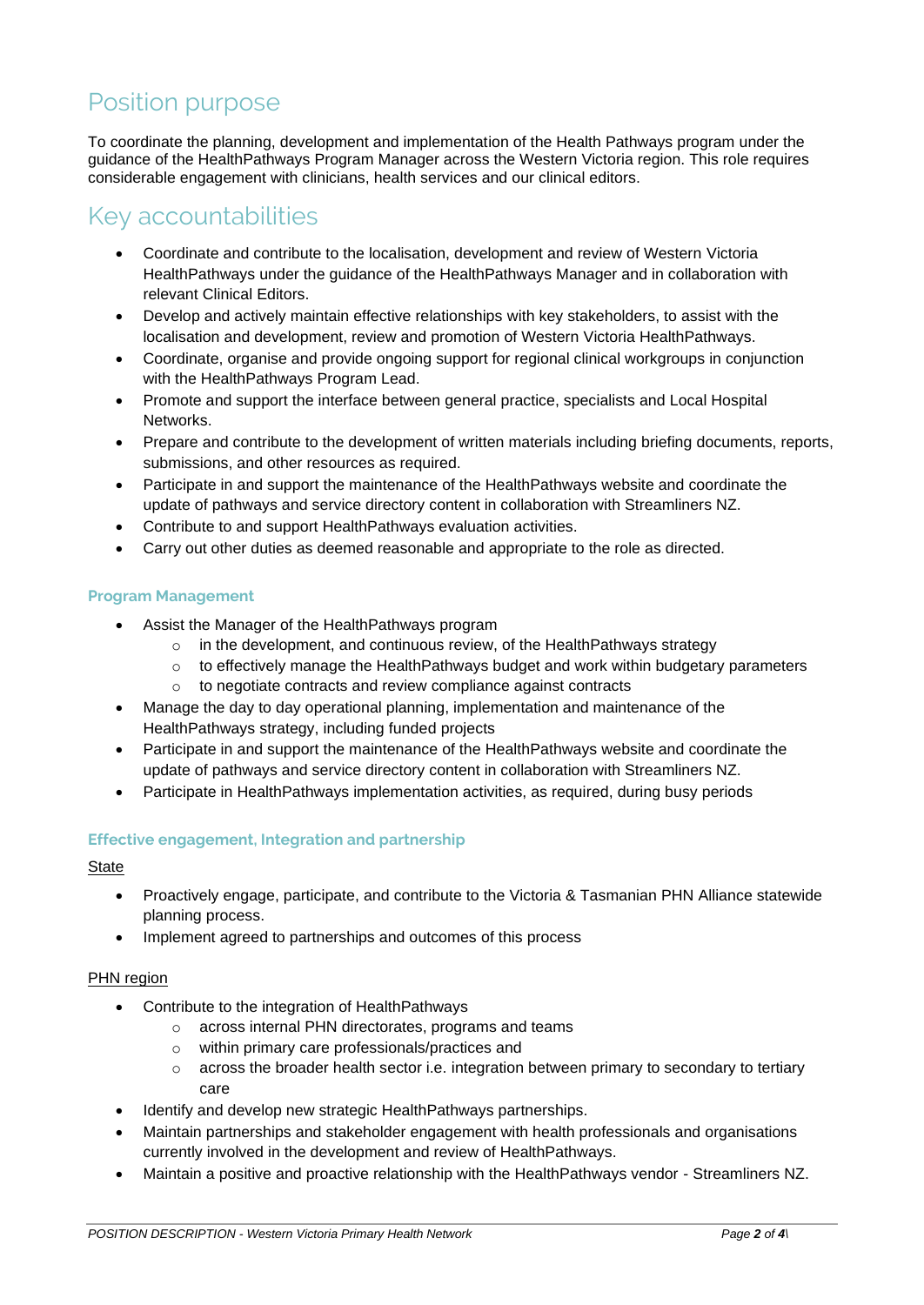#### **Reporting and Evaluation**

- Complete relevant program reporting requirements to a high standard and to deadline
- Complete relevant requested program briefs to a high standard and to deadline

#### **Other**

• Carry out other duties as deemed reasonable and appropriate to the role as directed.

#### **General**

- Understand and comply with the Code of Conduct for employees and other related policies and procedures
- Demonstrate commitment to organisational values at all times
- Ensure that primary health care is promoted in a positive manner
- Adhere to and maintain confidentiality in accordance with the organisations Confidentiality Agreement

### WHS responsibilities

The Board of Directors and Executive Team recognise the moral and legal responsibilities in providing a working environment for its employees, volunteers, contractors, visitors, stakeholders and the general public, that is safe and healthy.

Western Victoria PHN promotes a safety culture throughout the organisation that ensures that every employee actively participates in the health and wellbeing of themselves and their co-workers. All employees are expected to embrace this culture in line with the values of the organisation. All staff are expected to be aware of and participate in their duty of care in the workplace as outlined in induction and organisational policies.

### Physical requirements and environmental conditions of the role

The following table identifies the physical and psychological work environment characteristics that are inherent requirements of the role. Where possible, Western Victoria PHN will make reasonable adjustments to enable individuals with disabilities to perform the essential functions of their roles.

| <b>Required activities/working environment</b>                                                                                                                                          | <b>Frequency</b> |
|-----------------------------------------------------------------------------------------------------------------------------------------------------------------------------------------|------------------|
| Computer based tasks, sedentary position, office based                                                                                                                                  | Often            |
| Repetitive manual tasks                                                                                                                                                                 | Rarely           |
| Driving, in & out of vehicles                                                                                                                                                           | Occasionally     |
| Walking, climbing stairs, bending                                                                                                                                                       | Occasionally     |
| Working alone or at a co-located site                                                                                                                                                   | Often            |
| Confrontational/confronting situations (Due to the nature of our work there may be<br>times when staff are exposed to behaviour, language and/or situations that can be<br>confronting) | Rarely           |
| Working outside in differing weather conditions                                                                                                                                         | Rarely           |
| Attending external locations                                                                                                                                                            | Occasionally     |

*A signed pre-existing condition declaration form is required to be completed prior to commencement.*